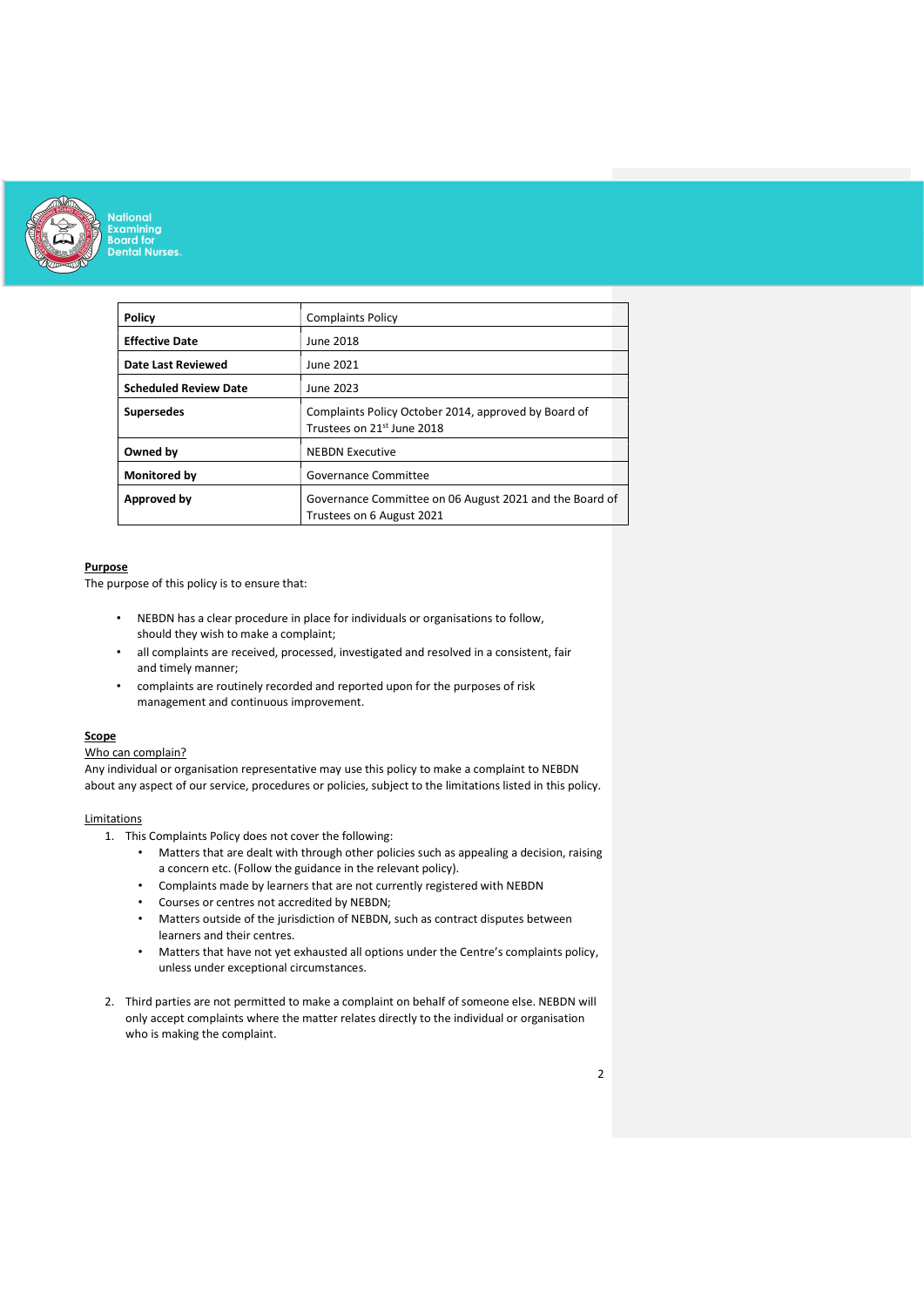

- 3. NEBDN is unable to accept or act upon any complaints made anonymously.
- 4. NEBDN reserves the right to reject a complaint which is:
	- abusive in content and/or the complainant is aggressive in manner.
	- vexatious.

#### Policy statement

NEBDN is committed to providing high quality services and support to our stakeholders. This policy exists to ensure that any exceptions to that are resolved through a clear, fair, timely and standardised approach.

# Step 1 – Initial complaint

On receipt of an initial complaint, it will be logged by a member of the Customer Support Team as an issue on TheHub (CRM) and an acknowledgement will be sent to the complainant within 24 hours.

The majority of complaints will be resolved at this stage, normally within 5 working days of receipt. Customer Support will identify which team is best placed to investigate and respond to the concerns raised. Our aim is to always seek a satisfactory resolution to the issue(s) at the first point of contact.

| <b>Nature of complaint:</b>                                     | <b>Typical Responsible manager area:</b>                                                                                 |
|-----------------------------------------------------------------|--------------------------------------------------------------------------------------------------------------------------|
| Complaints about NEBDN examinations                             | Assessment and Awards                                                                                                    |
| <b>Complaints about NEBDN centres</b>                           | <b>Customer Support</b>                                                                                                  |
| Complaints about NEBDN quality assurance                        | <b>Quality Assurance</b>                                                                                                 |
| Complaints about NEBDN invoicing, payments<br>or credit control | Finance                                                                                                                  |
| All other complaints                                            | <b>Customer Support</b><br>(who will acknowledge complaint and allocate<br>responsibility to a named member of the team) |

 For any complaint where a longer time frame is required for investigation purposes, the complainant will be informed of this within the 5 working days and provided with an extended timescale for a full response no longer than 25 days from initial receipt of complaint.

Inappropriate complaints or those without merit should be rejected at this point and the complainant informed that there is no further merit in escalating it to step 2.

# Step 2 – Escalated complaint

An initial complaint (step 1) may be escalated to step 2 if:

a) the complainant is dissatisfied with the outcome of their initial complaint, or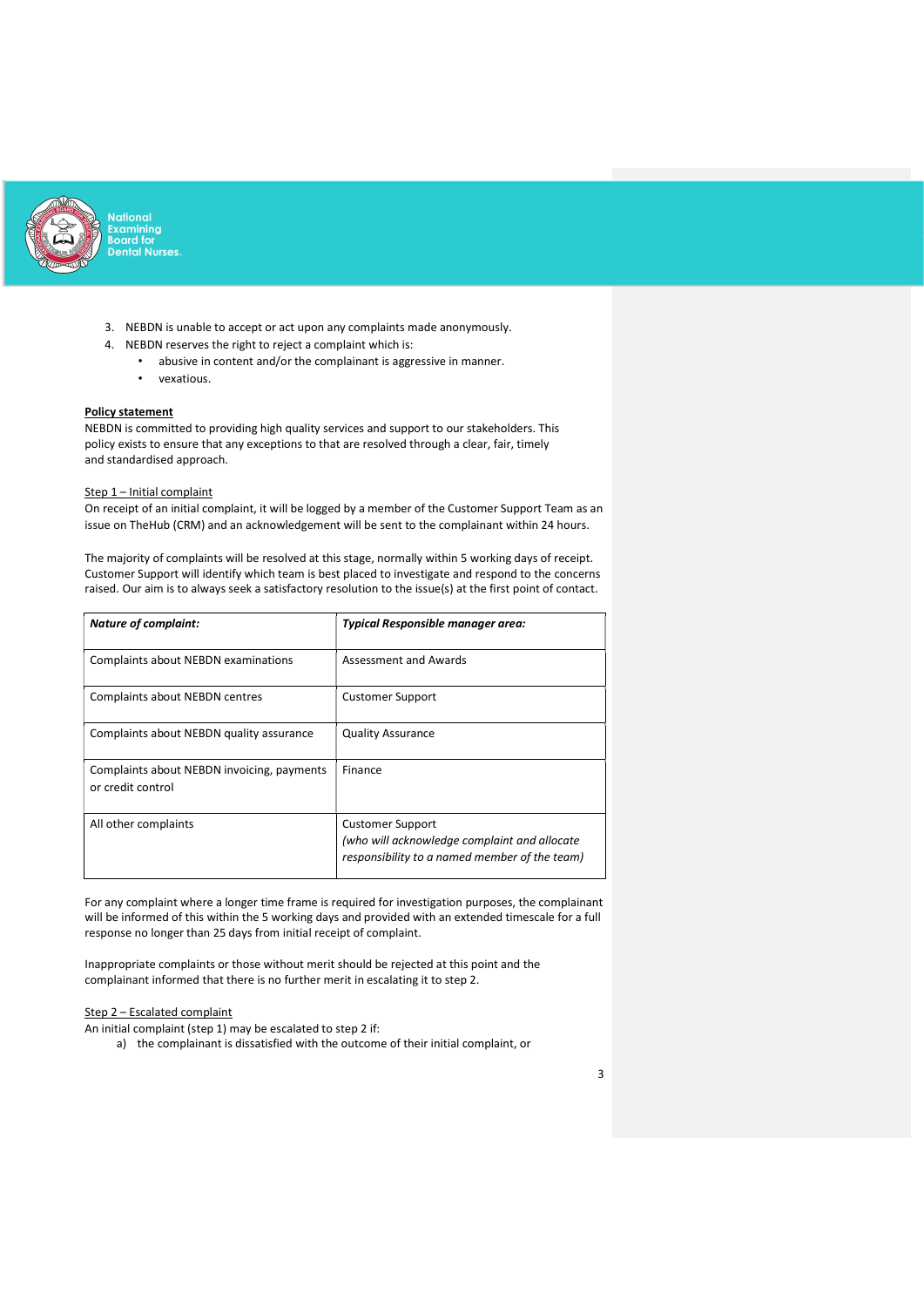

b) It is considered so serious that it warrants immediate attention from more senior staff If a Complainant is not satisfied with the outcome of their initial complaint and wishes to escalate their complaint, they must inform NEBDN in writing within 5 working days of being notified of the outcome at step 1. The Complainant must explain why they believe the outcome of the informal stage was not a satisfactory resolution.

The Operations Manager (Customer Support) is responsible for allocating an escalated complaint to the appropriate member of the Management team.

Responsibility for complaint resolution in Step 2 will be allocated as follows:

| Nature of complaint:                                  | Typical responsible manager<br>area:                                                                            | Responsible senior manager<br>(oversee):                |
|-------------------------------------------------------|-----------------------------------------------------------------------------------------------------------------|---------------------------------------------------------|
| Complaints about NEBDN<br>examinations                | Assessment and Awards                                                                                           | <b>Head of Operations</b>                               |
| Complaints about NEBDN course<br>providers            | <b>Quality Assurance</b>                                                                                        | Head of Quality & Standards                             |
| Complaints about NEBDN quality<br>assurance           | <b>Quality Assurance</b>                                                                                        | Head of Quality & Standards                             |
| Complaints about NEBDN<br>invoicing or credit control | Finance                                                                                                         | Head of Strategy and Innovation                         |
| All other complaints                                  | Executive Assistant (who<br>will acknowledge<br>complaint and allocate<br>responsibility to a named<br>manager) | Head of Operations or Chief<br><b>Executive Officer</b> |

 Complainants should expect a written response to their Stage 2 Formal Complaint within 25 working days of receipt of their complaint. In exceptional circumstances where this timescale cannot be met, the complainant will be notified in writing.

During the course of the investigation, the Complainant may be required to produce additional information either verbally or in writing or in the form of documentation or other evidential material.

 If the Complainant is dissatisfied with the outcome of the formal investigation under step 2, they may have grounds to request a review of complaint handling (step 3).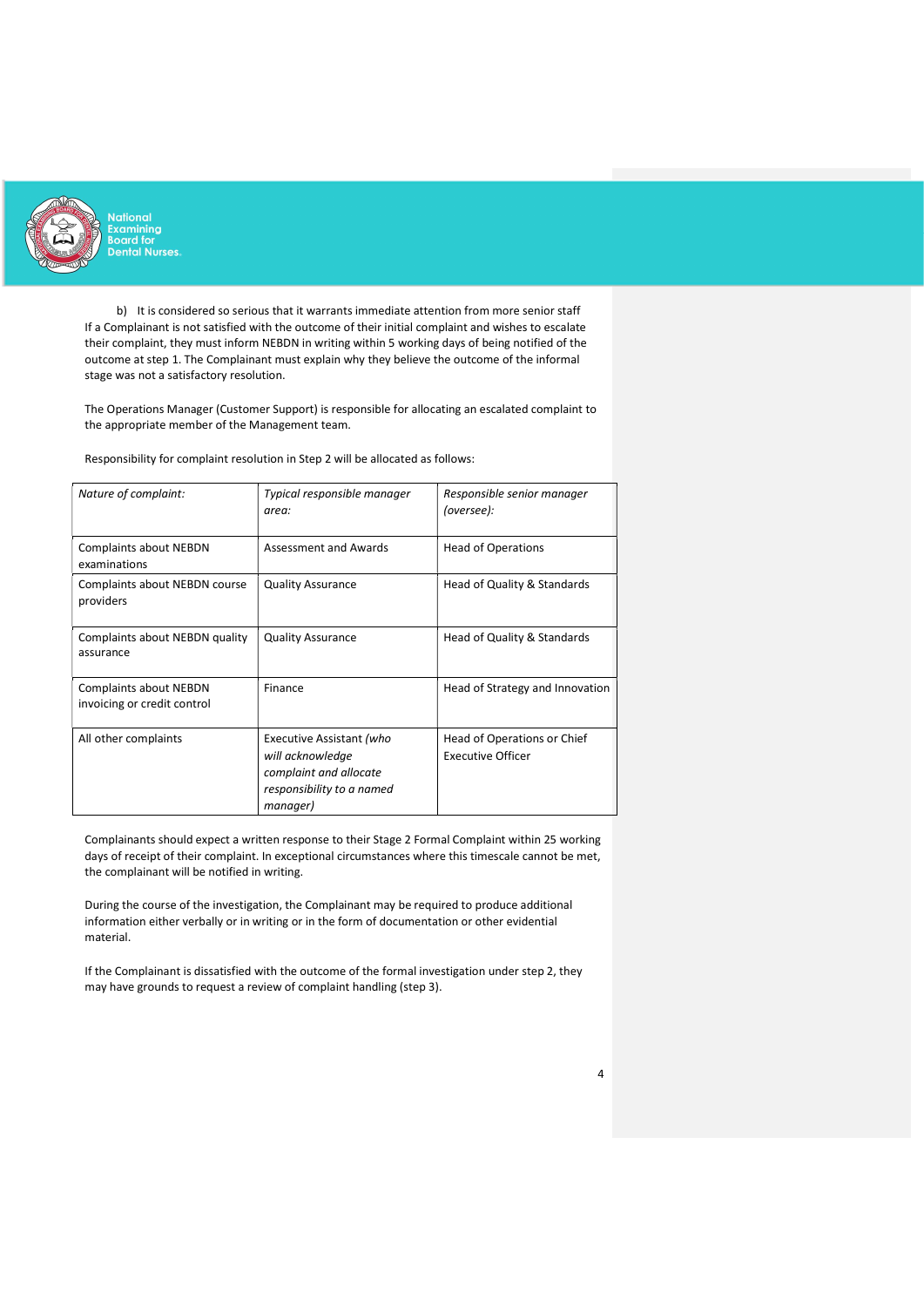

#### Step 3 – Appeal of complaint response

Step 3 is entirely concerned with a review of how a complaint has been dealt with and whether this has been fair and reasonable. We will consider a step 3 review on the following grounds:

- It is alleged the formal step 2 investigation was not conducted fairly.
- It is alleged the formal step 2 investigation failed to take account of relevant material.
- It is alleged the decision reached was wholly unreasonable.

No new complaint or additional aspect of the original complaint may be introduced at this stage.

The CEO or a nominated trustee will take lead responsibility for stage 3. In cases where the Chief Executive Officer has been involved/responsible at stage 2, a member of the NEBDN Board of Trustees will lead the stage 3 review.

 A request for a stage 3 review must be made in writing to the Chief Executive Officer within 10 working days of being notified of the outcome at stage 2. The Complainant must explain their grounds for requesting a stage 3 review and supply evidence to support their claim that a review of the complaint handling is necessary.

 The CEO/nominated trustee will examine the original complaint and all of the evidence and material assessed during the formal investigation at stage 2. The complainant may be asked for additional information either verbally or in writing or in the form of documentation or other evidential material.

As a result, the CEO /nominated trustee may:

- conclude the matter by offering a resolution
- instigate a new and independent investigation into the original complaint
- convene a panel\* to review the case and offer a resolution

\*The panel will include, as a minimum, the Chief Executive Officer and two trustees. In cases where a trustee is leading the stage 3 review, the panel will include 3 trustees as a minimum and will not include the Chief Executive Officer.

 Complainants should expect a written outcome within 25 working days. In exceptional circumstances where this timescale cannot be met, the complainant will be notified in writing of what further action is deemed necessary and the timeline for completion.

A summary complaints report is issued to the Board of Trustees at each of their Board meetings. This will not account for vexatious complaints received.

#### **Confidentiality**

Complaints will be dealt with in a confidential manner. Everyone involved in the complaints procedure has a duty to maintain confidentiality. However, for a complaint to be fully investigated and resolved, it may be necessary to disclose the identity of the complainant to the subject of the complaint and/or to anyone who may be directly involved in the complaint and/or its investigation. We may need to provide relevant parties with a copy of your complaint and any evidence relating to the complaint.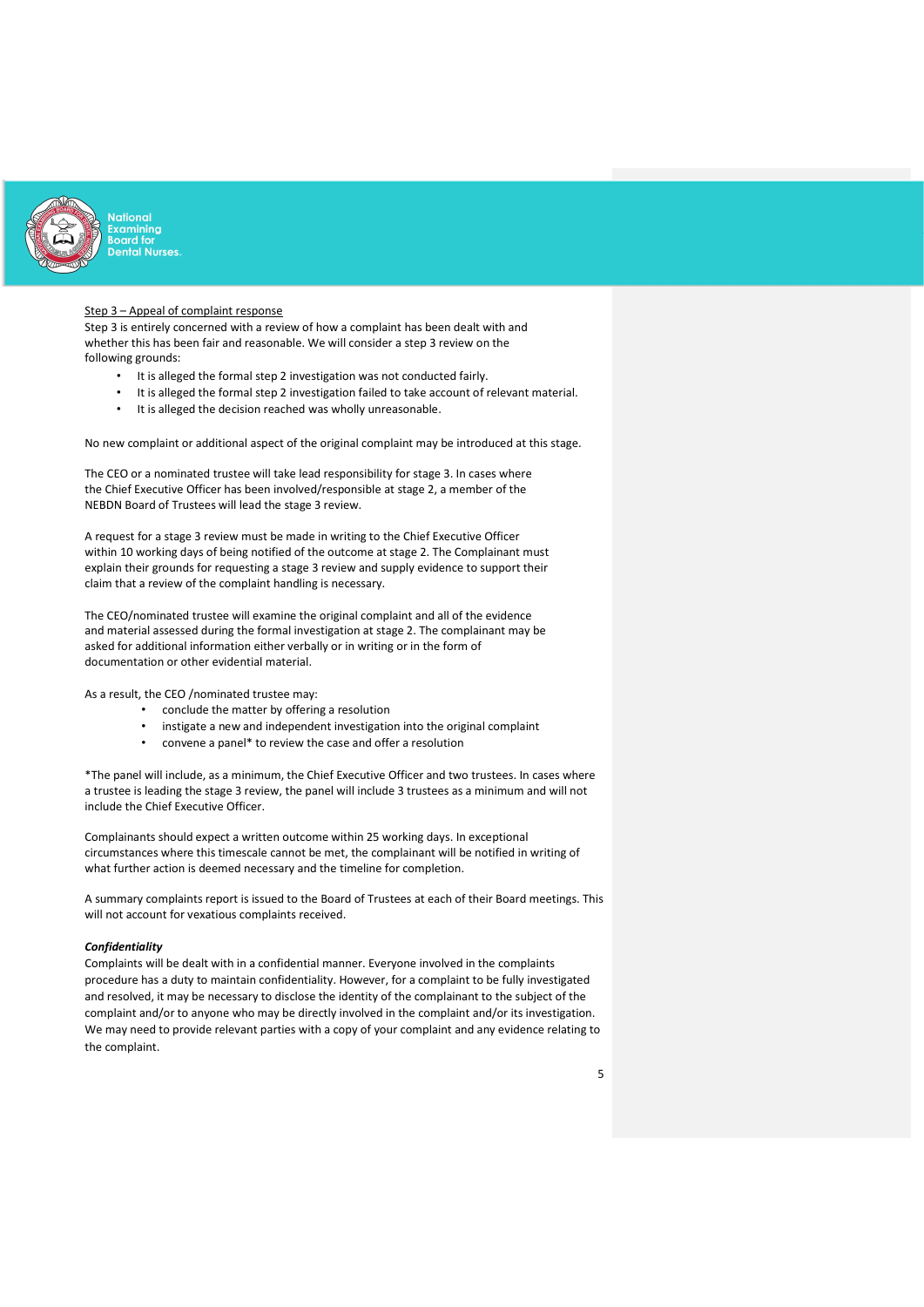

 Where a learner makes a complaint directly to NEBDN, we will inform the learner's centre where appropriate to ensure transparency unless this would cause significant hardship to the complainant or otherwise prejudice any other investigation arising from the complaint.

## Conflicts of Interest

NEBDN staff involved in dealing with the complaint should not have a personal Interest regarding the matter being complained about or previous involvement in the complaint. Where this is not possible or feasible to use alternative staff, any findings should be scrutinised by another manager of at least equal seniority who is not conflicted.

#### **Responsibilities**

Centres should ensure that their staff undertaking management, assessment or quality assurance activities and their learners are aware of NEBDN's complaint policy. Additionally, they should have and share their own complaints policy with these 2 groups.

Trustees – are ultimately accountable for monitoring complaints and to ensure outcomes and learning points are actioned.

The Governance Committee is responsible for reviewing this policy on a regular basis to ensure that it is fit for purpose. The Committee will be guided by feedback from NEBDN staff members who operate the policy, in particular the CEO and management team.

 The CEO is responsible for ensuring that this policy is communicated and implemented effectively throughout the organisation. The CEO is also responsible for ensuring that summary complaints reports are provided to the Board of Trustees at their Board meetings.

The Senior Management team are responsible for operating the complaints policy and for ensuring that NEBDN staff members understand what to do when complaints are received. Staff assigned to a complaint will have the appropriate level of competence and experience to investigate effectively. This person will be responsible for adhering to NEBDN's documented complaints process, including investigation and response times and, where relevant, escalation of the complaint.

NEBDN staff can provide guidance regarding the complaints process but cannot change or reverse a decision once it is made, no matter what informal approaches or appeals are made by the complainant.

Any regulatory notifications about failures in other Awarding Organisations' assessment processes will be treated as a complaint to see if the same issue could affect NEBDN awarding activity.

#### Outcomes of a complaint

Where a complaint has identified weaknesses or issues in our processes, we will take appropriate action such as:

- Identify any learner and/or Centre who has been affected by that failure
- Correct, or where it cannot be corrected, mitigate as far as possible the effect of that failure, and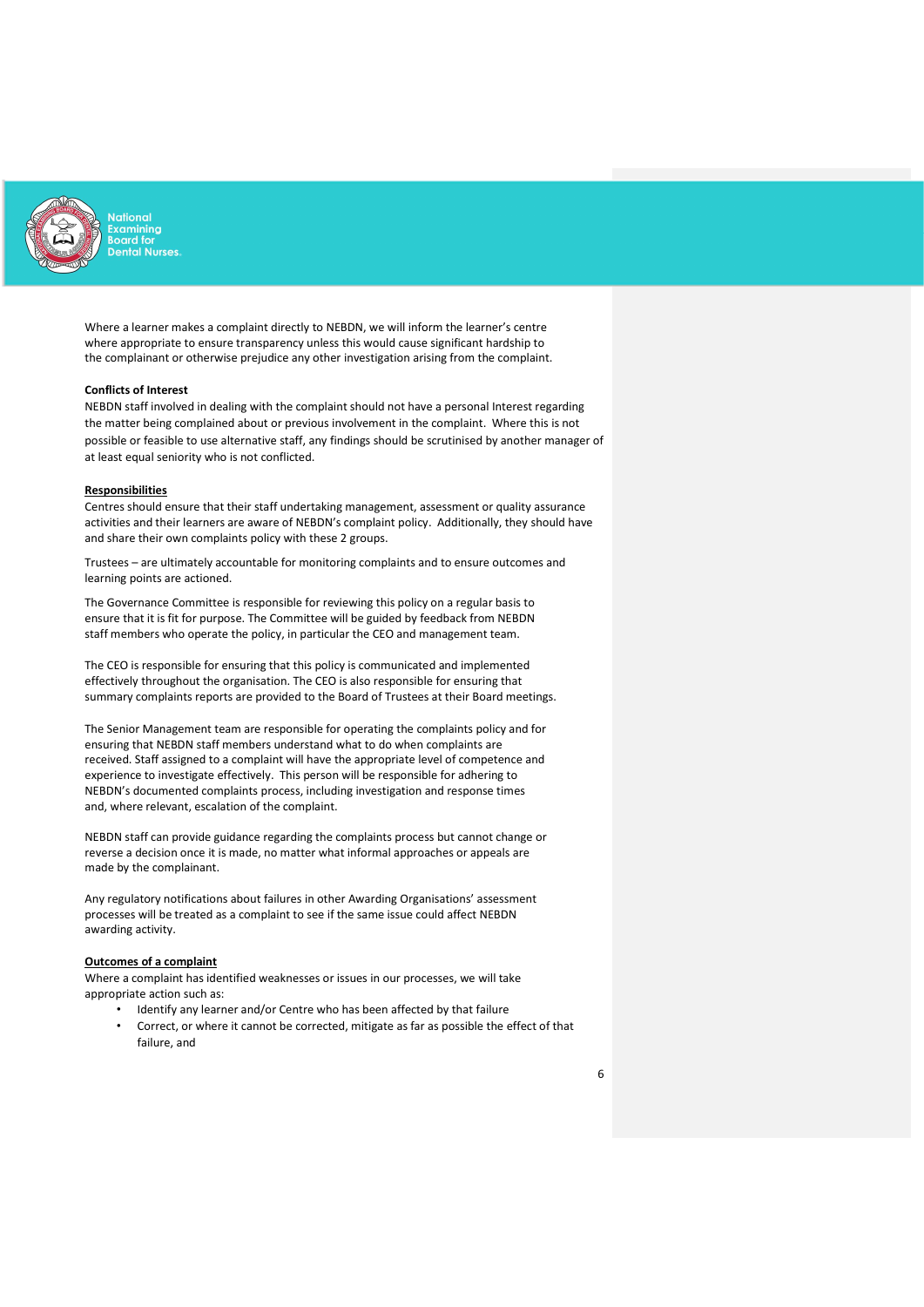

> • Review and amend our arrangements, where appropriate, to reduce the likelihood that the failure will reoccur

#### **Definitions**

Complainant - A complainant is the person making a Complaint to NEBDN. Vexatious complaints -Vexatious complaints are defined as:

Complaints which are obsessive, persistent, harassing, prolific, repetitious;

- Insistence upon pursuing unmerited complaints and/or unrealistic outcomes;
- Complaints which are designed to cause disruption or annoyance;
- Demands for redress which lack any serious purpose or value.

## Review Arrangement

We will review this policy and its associated procedure regularly as part of our annual self-evaluation arrangements and revise it as and when necessary, in response to customer, learner or regulatory feedback and any trends that emerge in the complaints received.

### **References**

NEBDN Appeals Policy NEBDN Bribery and Corruption Policy NEBDN Bullying and Harassment Policy NEBDN Learner Conduct Policy NEBDN Confidentiality Policy NEBDN Conflict of Interest Policy NEBDN Data Protection Policy NEBDN Disciplinary Policy NEBDN Equality and Diversity Policy NEBDN Exceptional Mitigating Circumstances Policy NEBDN Fees and Invoicing Policy NEBDN Gifts and Hospitality Policy NEBDN Reasonable Adjustments Policy NEBDN Right to Work Policy NEBDN Risk Management Policy NEBDN Standards for Centre Accreditation NEBDN Standards of Performance and Conduct NEBDN Student Fitness to Practice Policy Volunteer Recruitment and Management Policies NEBDN Whistleblowing Policy Ofqual General Conditions of Recognition (http://ofqual.gov.uk/)

#### Questions

If you have any questions about this policy, please contact the Customer Support Team Customersupport@NEBDN.org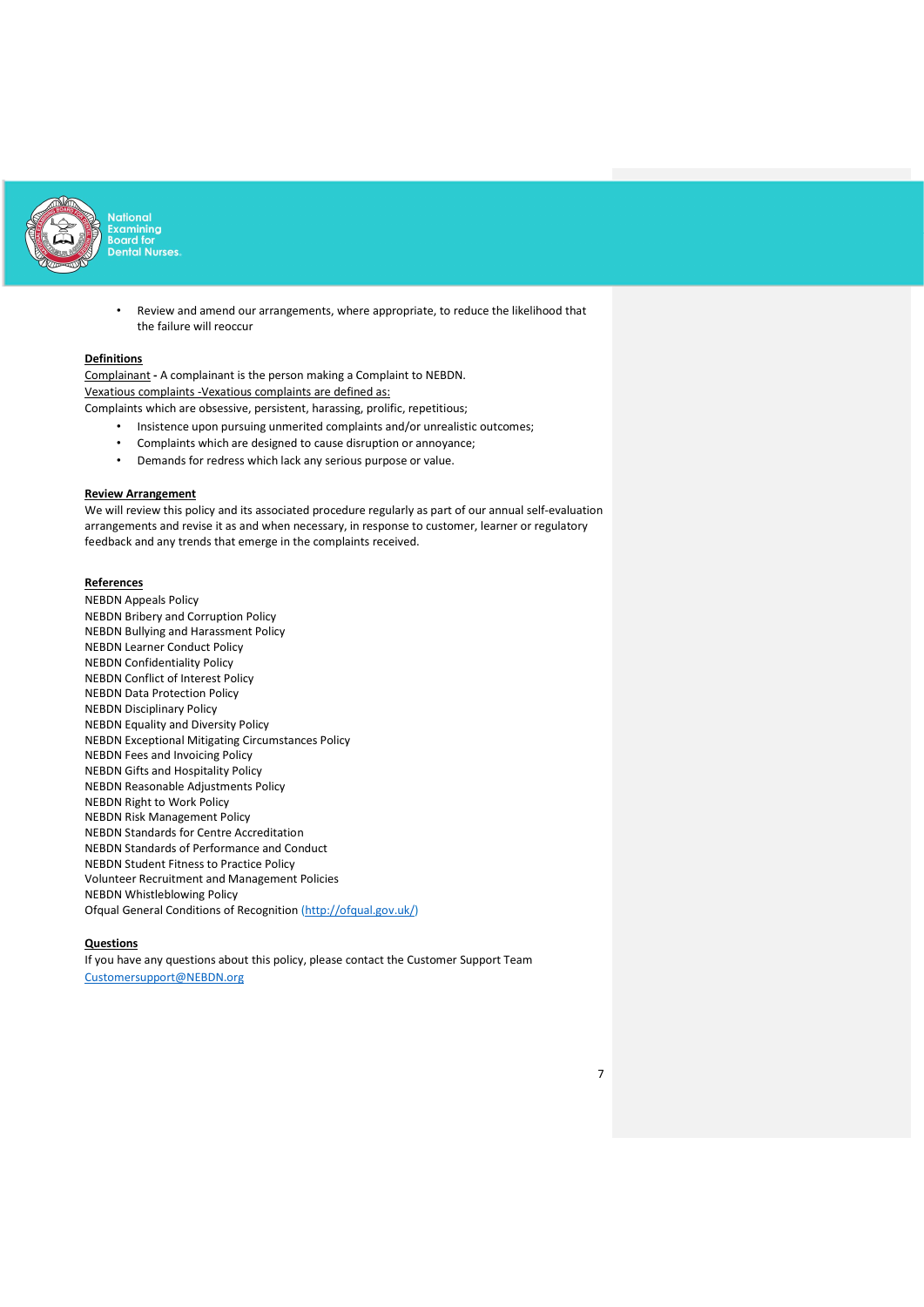

# Complaints Procedure

## Making a complaint

NEBDN is committed to providing high quality services and support to our stakeholders.

Before making a complaint, please call 01772 429917 or email customersupport@nebdn.org to speak to us if there is something you are not happy about so that we can try to address your concerns.<br>Concerns. However, if you do still wish to make a complaint to us directly, you can do this in the following

ways:

# Contact us

| Telephone: | 01772 429917                                                        |
|------------|---------------------------------------------------------------------|
| Email:     | customersupport@nebdn.org                                           |
| Post:      | NEBDN<br>First Floor<br>Quayside Court<br>Chain Caul Way<br>Preston |
|            | <b>PR2 2ZP</b>                                                      |

 Complainants should ensure that they provide their full name and accurate contact details, including a contact email address if possible. NEBDN advises Complainants to read any relevant guidance, qualification documents and/or additional policies that may be relevant to their complaint which can be found on our website:

## How we will deal with your complaint

When a complaint is received by NEBDN we typically follow a 3 step process in order to try to resolve the issue satisfactorily.

Step 1 – Initial complaint

On receipt of an initial complaint, it will be logged and an acknowledgement will be sent to the complainant within 24 hours.

The majority of complaints will be resolved at this stage, normally within 5 working days of receipt. Our aim is to always seek a satisfactory resolution to the issue(s) at the first point of contact.

For any complaint where a longer time frame is required for investigation purposes, the complainant will be informed of this within the 5 working days and provided with an extended timescale for a full response no longer than 30 days from initial receipt of complaint.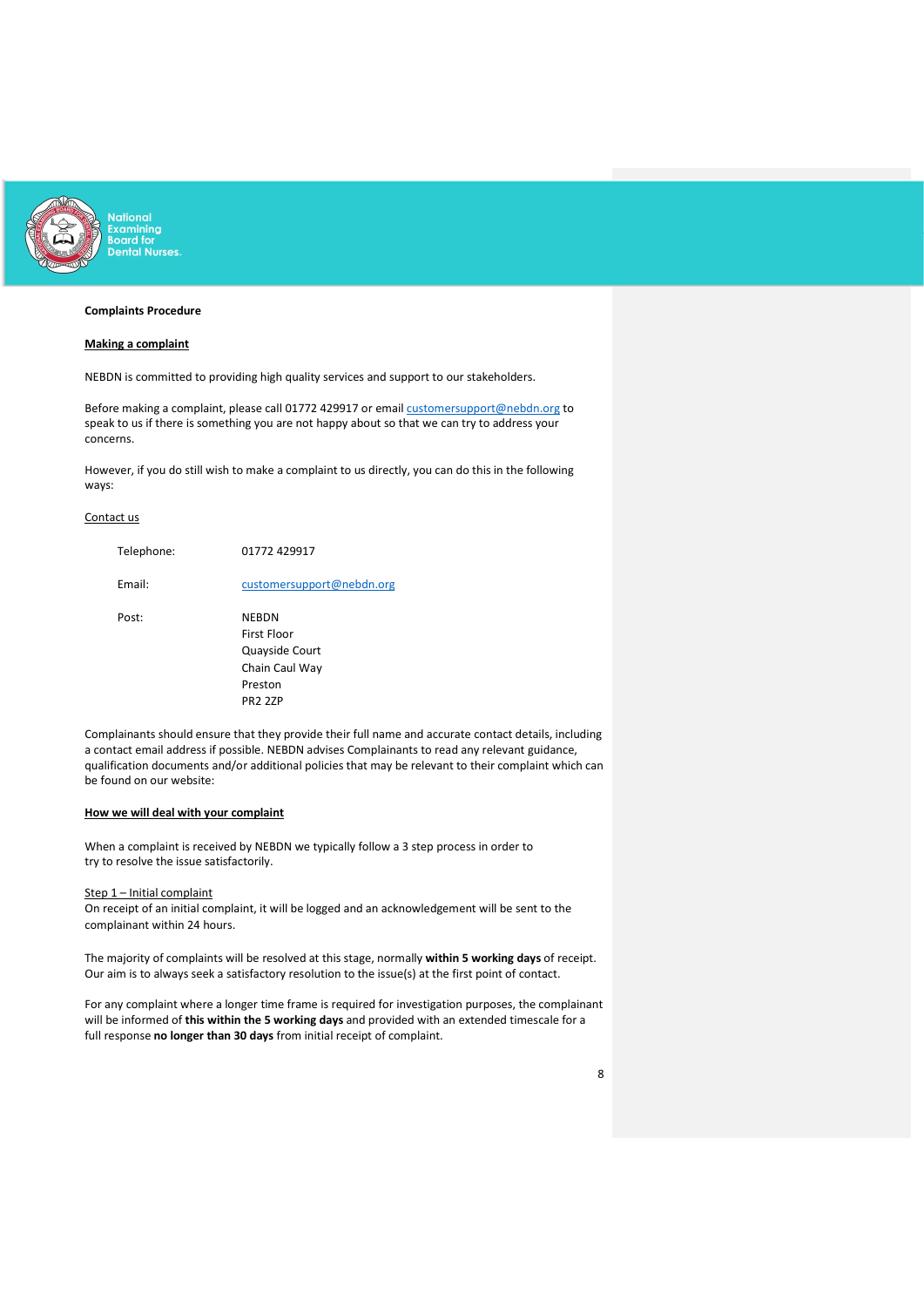

xamining<br>oard for **Intal Nurses** 

# Step 2 - Escalated complaint

An initial complaint (step 1) may be escalated to step 2 if:

- a) the complainant is dissatisfied with the outcome of their initial complaint, or
- b) It is considered so serious that it warrants immediate attention from more senior staff

If a Complainant is not satisfied with the outcome of their initial complaint and wishes to escalate their complaint, they must inform NEBDN in writing within 5 working days of being notified of the outcome at step 1. The Complainant must explain why they believe the outcome of the informal stage was not a satisfactory resolution.

 Complainants should expect a written response to their escalated complaint (Step 2) within 25 working days of receipt of their complaint. In exceptional circumstances where this timescale cannot be met, the complainant will be notified in writing.

# If the Complainant is dissatisfied with the outcome of the formal investigation under step 2, they

may have grounds to request a review of complaint handling (step 3).

#### Step 3 – Appeal of complaint response

Step 3 is entirely concerned with a review of how a complaint has been dealt with and whether this has been fair and reasonable. We will consider a step 3 review on the following grounds:

- It is alleged the formal step 2 investigation was not conducted fairly.
- It is alleged the formal step 2 investigation failed to take account of relevant material.
- It is alleged the decision reached was wholly unreasonable.

# No new complaint or additional aspect of the original complaint may be introduced at this stage.

A request for a stage 3 review must be made in writing to the Chief Executive Officer within 10 working days of being notified of the outcome at stage 2. The Complainant must explain their grounds for requesting a stage 3 review and supply evidence to support their claim that a review of the complaint handling is necessary.

 Complainants should expect a final written outcome within 25 working days. In exceptional circumstances where this timescale cannot be met, the complainant will be notified in writing of what further action is deemed necessary and the timeline for completion.

Complaints about the conduct of an examination:

If a learner or centre has a complaint about an examination, the details must be submitted in writing (by email or by letter) to NEBDN within 5 working days of the examination having taken place. A named manager will be responsible for the initial review and any escalation needed.

Commented [TS1]: Should this be a and b?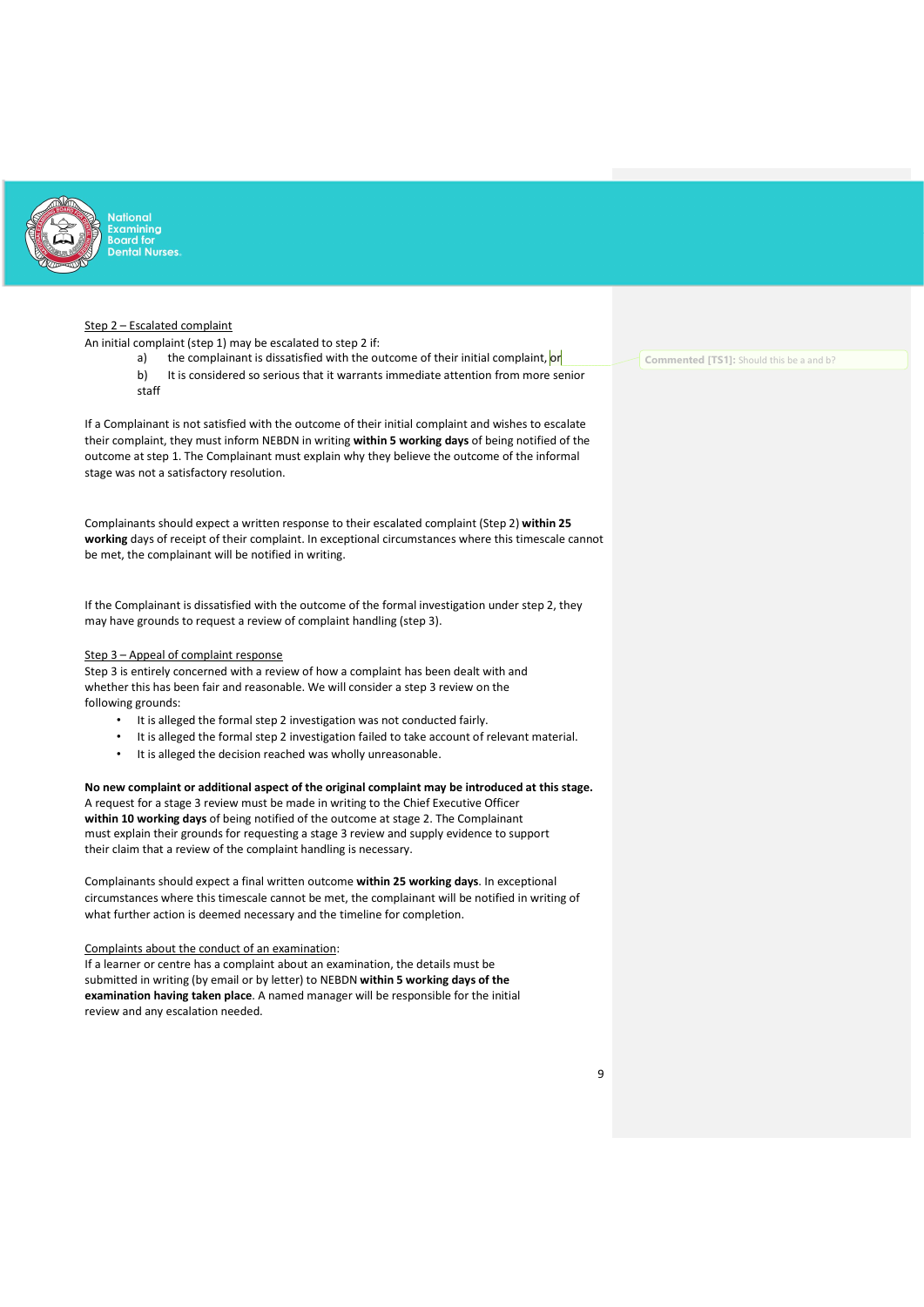

Complaints about examinations have the potential to affect examination results: Appropriate complaints may be shared with any appropriate individual/group to ensure assessment and awarding outcomes will not penalise any learners unfairly. For this reason, complaints about examinations may not be considered if they are received beyond 5 working days of the examination having taken place.

## Complaints from learners about their centre:

If a learner has a complaint against their centre then they must use the centre's complaints policy as the first step and see their process through to a conclusion. If after this has been followed and the learner still has concerns, then the Complainant may follow NEBDN's Complaints Policy.

Complainants will be expected to provide full details of their complaint including documentation to evidence that they have exhausted the relevant centre's complaints procedure.

We aim to treat everyone politely and with respect. In return, we expect our staff to be treated respectfully and not in a way that is abusive or threatening.

 NEBDN is committed to handling and resolving all complaints in a consistent, fair and timely manner. However, complainants should be aware that they have the option to refer their complaint to an external body, such as a regulator, at any time.

#### **Questions**

If you have any questions about this process or the supporting policy, please email NEBDN at info@nebdn.org and your enquiry will be directed to the appropriate member of staff.